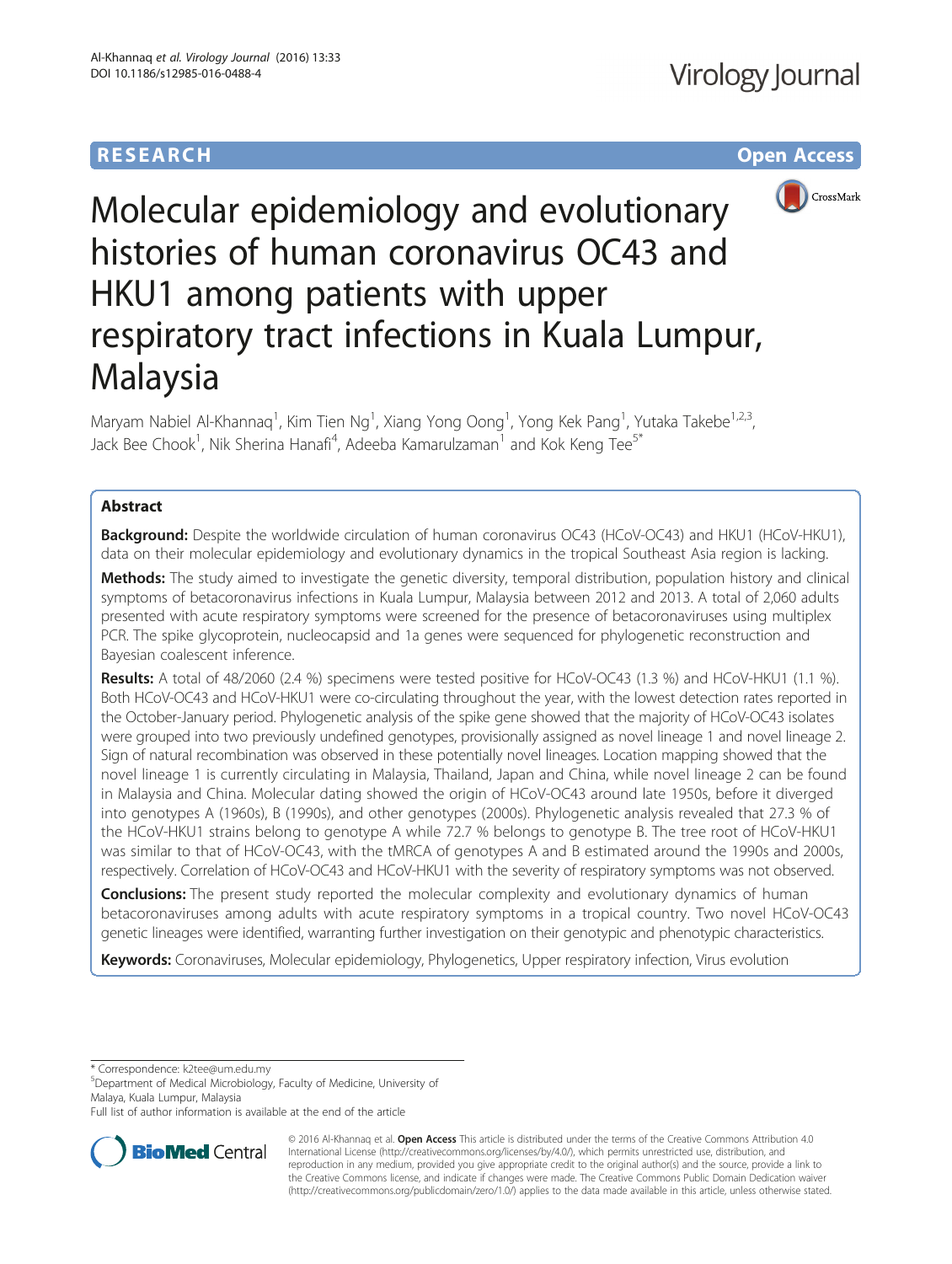# Background

Human coronaviruses are common cold viruses that are frequently found to be associated with acute upper respiratory tract infections (URTIs) [\[1\]](#page-10-0). According to the International Committee for Taxonomy of Viruses (ICTV), human coronavirus OC43 (HCoV-OC43) and HKU1 (HCoV-HKU1) belong to the betacoronavirus genus, a member of the Coronaviridae family. Coronaviruses contain the largest RNA genomes and have been established as one of the rapidly evolving viruses [\[2](#page-10-0)]. In addition to the high nucleotide substitution rates across the genome [[3](#page-10-0)], the coronavirus genome is subjected to homologous recombination during viral replication, which is caused by RNA template switching mediated by the copy-choice mechanism [[4, 5\]](#page-10-0). The genetic recombination of coronaviruses had possibly led to the emergence of lethal pathogens such as severe acute respiratory syndrome coronavirus (SARS-CoV) and Middle East respiratory syndrome coronavirus (MERS-CoV), which caused up to 50 % mortality in infected individuals [\[6](#page-10-0)–[9](#page-10-0)]. Recombination events in the spike (S), nucleocapsid (N) and the RNA dependent RNA polymerase (RdRp) within the 1a gene of HCoV-OC43 and HCoV-HKU1 leading to the emergence of unique recombinant genotypes have been reported [[10, 11](#page-10-0)].

Studies have shown that HCoV-OC43 is often associated with approximately 5 % of acute respiratory infections while the more recent HCoV-HKU1 is less prevalent [[12](#page-10-0), [13\]](#page-10-0). In humans, acute upper respiratory symptoms such as nasal congestion and rhinorrhea are relatively common in HCoV infections while sore throat and hoarseness of voice are less common, with cough usually associated with HCoV-OC43 infection [\[14](#page-10-0)]. In tropical countries, annual shift in the predominant genotype has been documented, with more cases of HCoV-OC43 and HCoV-HKU1 infections reported during the early months of the year [[15](#page-10-0)]. Despite the clinical importance and socioeconomic impact of HCoV infections [[16](#page--1-0), [17](#page--1-0)], the prevalence, seasonality, clinical and phylogenetic characteristics of HCoVs remain largely unreported in the tropical region of Southeast Asia. Based on the S, N and 1a genes of HCoV-OC43 and HCoV-HKU1 isolated from Malaysia and also globally, we attempted to delineate the genetic history and the phylodynamic profiles of human betacoronaviruses HCoV-OC43 and HCoV-HKU1 using a suite of Bayesian phylogenetic tools. We also reported the emergence of two novel HCoV-OC43 lineages, in a crosssectional study of patients presented with acute URTI in Malaysia.

#### Methods

## Clinical specimens

A total of 2,060 consenting outpatient adults presented with symptoms of acute URTI were recruited at the Primary Care Clinics of University Malaya Medical Centre in Kuala Lumpur, Malaysia between March 2012 and February 2013. Prior to collection of nasopharyngeal swabs, demographic data such as age, gender and ethnicity were obtained. In addition, the severities of symptoms (sneezing, nasal discharge, nasal congestion, headache, sore throat, voice hoarseness, muscle ache and cough) were graded based on previously reported criteria [\[18](#page--1-0)–[21](#page--1-0)]. The scoring scheme used had been validated earlier on the adult populations with common cold [[19](#page--1-0)]. The nasopharyngeal swabs were transferred to the laboratory in universal transport media and stored in −80 °C.

#### Molecular detection of HCoV-OC43 and HCoV-HKU1

Total nucleic acids were extracted from nasopharyngeal swabs using the magnetic beads-based protocols implemented in the NucliSENS easyMAG automated nucleic acid extraction system (BioMérieux, USA) [\[22, 23\]](#page--1-0). Specimens were screened for the presence of respiratory viruses using the xTAG Respiratory Virus Panel FAST multiplex RT-PCR assay (Luminex Molecular Diagnostics, USA) which can detect HCoV-OC43, HCoV-HKU1 and other respiratory viruses and subtypes [\[24\]](#page--1-0).

#### Genetic analysis of HCoV-OC43 and HCoV-HKU1

RNA from nasopharyngeal swabs positive for HCoV-OC43 and HCoV-HKU1 was reverse transcribed into cDNA using SuperScript III kit (Invitrogen, USA) with random hexamers (Applied Biosystems, USA). The partial S gene (S1 domain) [HCoV-OC43; 848 bp (24,030- 24,865) and HCoV-HKU1; 897 bp (23,300-24,196)], complete N gene [HCoV-OC43; 1,482 bp (28,997-30, 478) and HCoV-HKU1; 1,458 bp (28,241-29,688)] and partial 1a (nsp3) gene [HCoV-OC43; 1,161 bp (6,168- 7,328) and HCoV-HKU1; 1,115 bp (6,472-7,586)] were amplified either by single or nested PCR, using 10 μM of the newly designed or previously described primers listed in Table [1](#page-2-0). The PCR mixture (25 μl) contained cDNA, PCR buffer (10 mM Tris–HCl, 50 mM KCl, 3 mM MgCl, 0.01 % gelatin), 100 μM (each) deoxynucleoside triphosphates, Hi-Spec Additive and 4u/μl BIO-X-ACT Short DNA polymerase (BioLine, USA). The cycling conditions were as follows: initial denaturation at 95 °C for 5 min followed by 40 cycles of 94 °C for 1 min, 54.5 °C for 1 min, 72 °C for 1 min and a final extension at 72 °C for 10 min, performed in a C1000 Touch automated thermal cycler (Bio-Rad, USA). Nested/seminested PCR was conducted for each genetic region if necessary, under the same cycling conditions at 30 cycles. Purified PCR products were sequenced using the ABI PRISM 3730XL DNA Analyzer (Applied Biosystems, USA). The nucleotide sequences were codonaligned with previously described complete and partial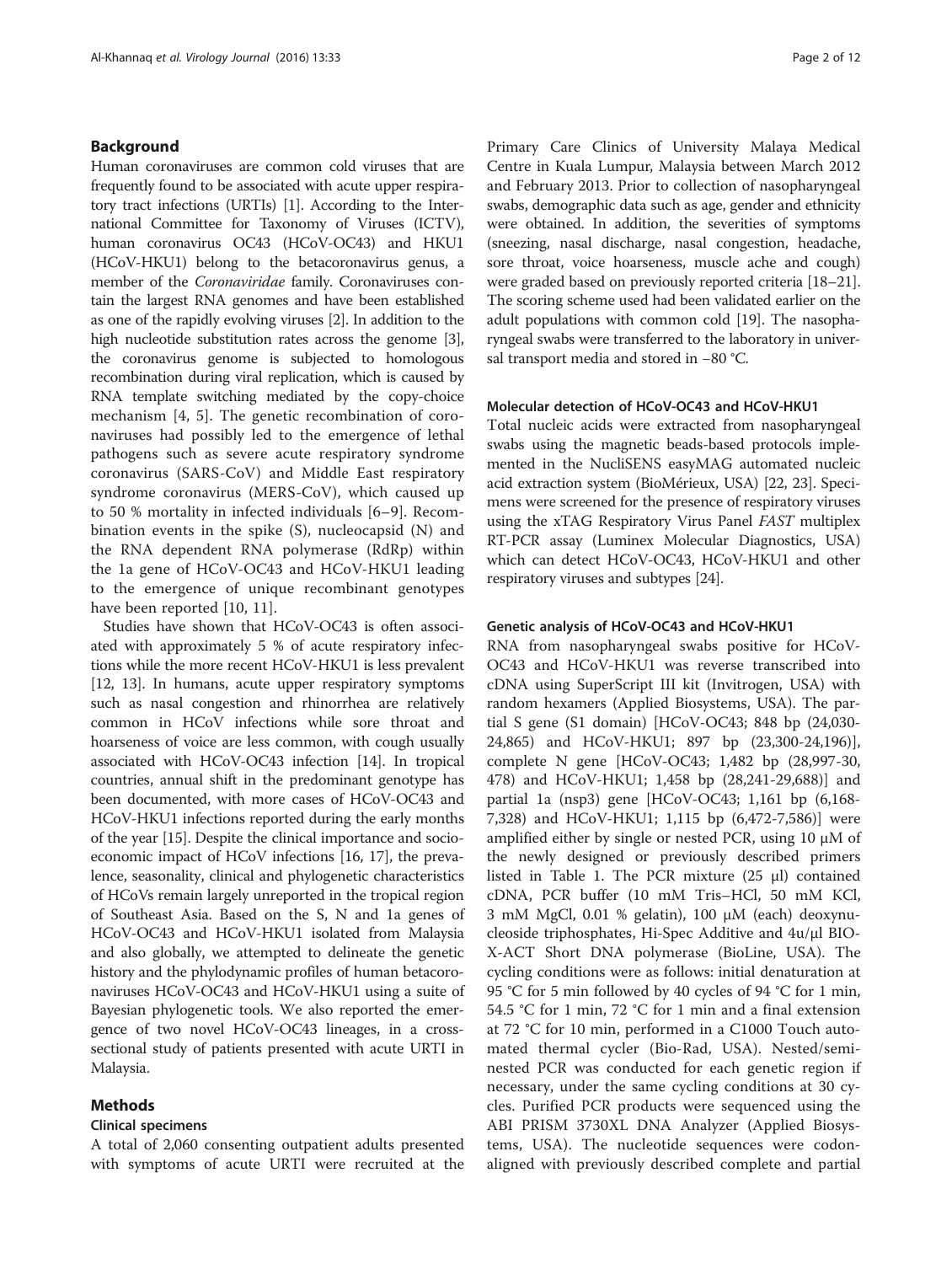<span id="page-2-0"></span>Table 1 PCR primers of HCoV-OC43 and HCoV-HKU1

| Target gene      | <b>HCoV</b> | Primer       | Location <sup>a</sup> | Sequence (5'-3')                              | Reference  |
|------------------|-------------|--------------|-----------------------|-----------------------------------------------|------------|
| Spike (S)        | OC43        | LPW 1261     | 24010-24029           | Forward: CTRCTATARYTATAGGTAGT                 | [11]       |
|                  |             | LPW 2094     | 24866-24887           | Reverse: GCCCAAATTACCCAATTGTAGG               | [11]       |
|                  | HKU1        | LPW 1832     | 23275-23299           | Forward: TATGTTAATAAWACTTTGTATAGTG            | $[40]$     |
|                  |             | LPW 1866     | 24197-24218           | Reverse: TACAATTGACAAGAACTAGAAG               | $[40]$     |
| Nucleocapsid (N) | OC43 & HKU1 | $BN-F$       | OC43: 28974-28996     | Forward: GCTGTTTWTGTTAAGTCYAAAGT              | this study |
|                  |             |              | HKU1: 28218-28240     |                                               |            |
|                  |             | $BN-R$       | OC43: 30479-30501     | Reverse: CATTCTGATAGAGAGTGCYTATY              | this study |
|                  |             |              | HKU1: 29699-29721     |                                               |            |
|                  |             | $BN-Fn$      | OC43: 29046-29069     | Forward (nested): GCMTTGTTRAGARMTWAWATCTAA    | this study |
|                  |             |              | HKU1: 28287-28310     |                                               |            |
|                  |             | <b>BN-Rn</b> | OC43: 30447-30466     | Reverse (nested): GCGAGGGGTTACCACCWRRT        | this study |
|                  |             |              | HKU1: 29671-29690     |                                               |            |
| 1a               | OC43        | $OC43-1aF$   | 6145-6167             | Forward: CTTTTGGTAAACCTGTTATATGG              | this study |
|                  |             | $OC43-1aR$   | 7329-7351             | Reverse: AGCTTAATAAAAGAGGCAATAAT              | this study |
|                  |             | OC43-1aFn    | 6183-6199             | Forward (semi-nested): GCTTCYCTCAATTCTTTAACAT | this study |
|                  | HKU1        | HKU1-1aF     | 6448-6471             | Forward: TTCTCTTACTTATTTTAATAAACC             | this study |
|                  |             | HKU1-1aR     | 7587-7610             | Reverse: CTTTATACATAGCAGTAACAACTA             | this study |

a Nucleotide location was determined based on the HCoV-OC43 ATCC VR-759 (AY585228) and HCoV-HKU1 (NC\_06577) reference sequences

HCoV-OC43 and HCoV-HKU1 reference sequences retrieved from GenBank [[11,](#page-10-0) [25](#page--1-0)–[32](#page--1-0)].

Maximum clade credibility (MCC) trees for the partial S (S1 domain), complete N and partial 1a (nsp3) genes were reconstructed in BEAST (version 1.7) [[27, 33, 34](#page--1-0)]. MCC trees were generated using a relaxed molecular clock, assuming uncorrelated lognormal distribution under the general time-reversible nucleotide substitution model with a proportion of invariant sites  $(GTR + I)$  and a constant coalescent tree model. The Markov chain Monte Carlo (MCMC) run was set at  $3 \times 10^6$  steps long sampled every 10,000 state. The trees were annotated using Tree Annotator program included in the BEAST package, after a 10 % burn-in, and visualized in FigureTree (<http://tree.bio.ed.ac.uk/software/Figuretree/>). Neighbor joining (NJ) trees for the partial S (S1 domain), complete N and partial 1a (nsp3) genes were also reconstructed, using Kimura 2-parameter model in MEGA 5.1 [\[35](#page--1-0)]. The reliability of the branching order was evaluated by bootstrap analysis of 1000 replicates. In addition, to explore the genetic relatedness between HCoV-OC43 and HCoV-HKU1 genotypes, the pairwise genetic distances among sequences of the S gene were estimated. Inter- and intragenotype nucleotide distances were estimated by the bootstrap analysis with 1000 replicates using MEGA 5.1. Such analysis has not been done for the N and the 1a genes because those regions were highly conserved across genotypes [[10](#page-10-0), [11](#page-10-0), [32\]](#page--1-0). To test for the presence of recombination in HCoV-OC43, the S gene was subjected to pairwise distance-based bootscanning analysis using SimPlot version 3.5 [\[10](#page-10-0), [36\]](#page--1-0). Established reference genomes for HCoV-OC43 genotype A (ATCC VR-759), B (87309 Belgium 2003), and C (HK04-01) were used as putative parental lineages, with a sliding window and step size of 160 bp and 20 bp, respectively. In addition, MaxChi recombination test [\[37\]](#page--1-0) was performed in the Recombination Detection Program (RDP) version 4.0 [\[38\]](#page--1-0). In RDP the highest acceptable  $p$  value (the probability that sequences could share high identities in potentially recombinant regions by chance alone) was set at 0.05, with the standard multiple comparisons corrected using the sequential Bonferroni method with 1,000 permutations [\[39\]](#page--1-0).

#### Estimation of divergence time

The origin and divergence time (in calendar year) of HCoV-OC43 and HCoV-HKU1 genotypes were estimated using the MCMC approach as implemented in BEAST. Analyses were performed under the relaxed molecular clock with GTR + I nucleotide substitution models and constant-size and exponential demographic models. The MCMC analysis was computed at  $3 \times 10^6$  states sampled every 10,000 steps. The mean divergence time and the 95 % highest posterior density (HPD) regions were estimated, with the best-fitting models were selected by Bayes factor inference using marginal likelihood analysis implemented in Tracer (version 1.5) [\[33\]](#page--1-0). The evolutionary rate for S gene of betacoronaviruses  $(6.1 \times 10^{-4}$  substitutions/ site/year) reported previously was used for analysis [\[36\]](#page--1-0).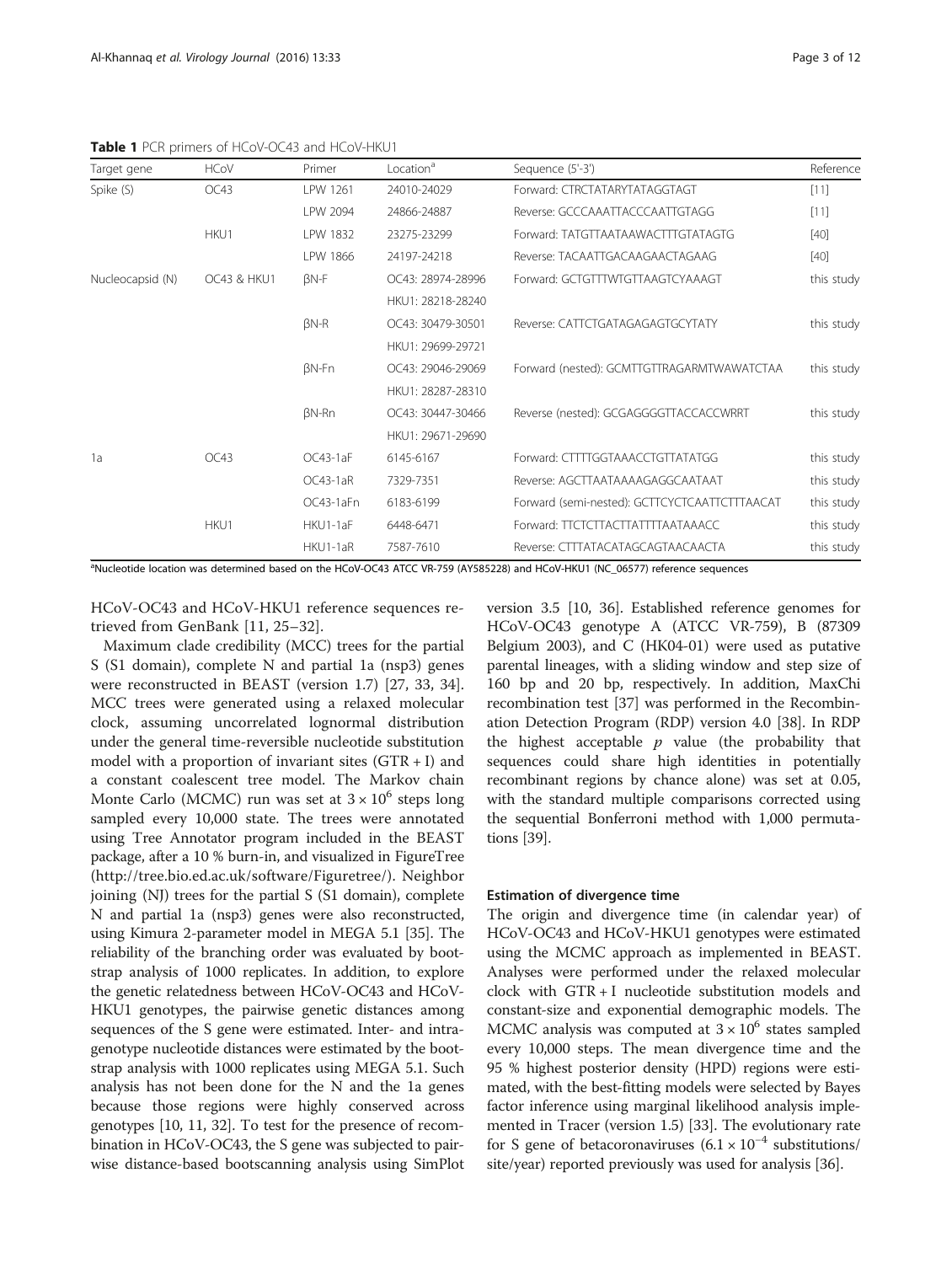#### Statistical analysis

The association of HCoV-OC43 and HCoV-HKU1 infections with specific acute URTI symptoms and its severity (none, moderate and severe) as well as demographic data were evaluated using the Fisher's exact test/Chi-square test carried out in the statistical package for the social sciences (SPSS, version 16; IBM Corp).

## Results

# Detection of HCoV-OC43 and HCoV-HKU1 in nasopharyngeal swabs

During the 12-month study period (March 2012 to February 2013), all nasopharyngeal swab specimens from 2,060 patients collected from Kuala Lumpur, Malaysia were screened for the presence of HCoV-OC43 and HCoV-HKU1 using multiplex RT-PCR method, in which a total of 48 (2.4 %) subjects were found positive for betacoronavirus. HCoV-OC43 and HCoV-HKU1 was detected in 26/2060 (1.3 %) and 22/ 2060 (1.1 %) patients, respectively, while no HCoV-OC43/HCoV-HKU1 co-infection was observed. Age, gender and ethnicity of the patients were summarized in Table 2. The median age of subjects infected with HCoV-OC43 and HCoV-HKU1 was 53.0 and 48.5,

| <b>Table 2</b> Demographic data on 48 outpatients infected with |  |
|-----------------------------------------------------------------|--|
| human betacoronavirus in Kuala-Lumpur, Malaysia, 2012-2013      |  |

|                     | HCoV-OC43<br>$(n = 26)$ | HCoV-HKU1<br>$(n = 22)$ | P-Value |
|---------------------|-------------------------|-------------------------|---------|
| Gender              |                         |                         |         |
| Male                | 11(42.3 %)              | 8(36.4 %)               | 0.77    |
| Female              | 15(57.7 %)              | 14(63.6 %)              |         |
| Age                 |                         |                         |         |
| $<$ 40              | 9(34.6 %)               | 10(45.4 %)              | 0.33    |
| $40 - 60$           | 10(38.5 %)              | 4(18.2 %)               |         |
| >60                 | 7(26.9 %)               | 8(36.4 %)               |         |
| Symptoms            |                         |                         |         |
| Sneezing            | 21(80.8 %)              | 14(63.6 %)              | 0.99    |
| Nasal discharge     | 20(76.9 %)              | 19(86.4 %)              |         |
| Nasal congestion    | 19(73.1 %)              | 14(63.6 %)              |         |
| Headache            | 18(69.2 %)              | 16(72.7 %)              |         |
| Sore throat         | 16(61.5 %)              | 14(63.6 %)              |         |
| Hoarseness of voice | 20(76.9 %)              | 18(81.8 %)              |         |
| Muscle ache         | 17(65.4 %)              | 14(63.6 %)              |         |
| Cough               | 23(88.5 %)              | 19(86.4 %)              |         |
| Ethnicity           |                         |                         |         |
| Malay               | 10(38.5 %)              | 10(45.4 %)              | 0.19    |
| Chinese             | 3(11.5 %)               | 6(27.3 %)               |         |
| Indian              | 13(50.0 %)              | 6(27.3 %)               |         |
| Others              | 0(0.0 %)                | 0(0.0 %)                |         |

respectively. Both HCoV-OC43 and HCoV-HKU1 were co-circulating throughout the year, although lower numbers of HCoV-OC43 were detected between October 2012 and January 2013 while no HCoV-HKU1 was detected during these months (Fig. [1](#page-4-0)).

#### Phylogenetic analysis of the S, N and 1a genes

The partial S (S1 domain), complete N and partial 1a (nsp3) genes of 23 HCoV-OC43 isolates were successfully sequenced, while another three xTAG-positive HCoV-OC43 isolates could not be amplified, probably due to low viral copy number in these specimens. Based on the phylogenetic analysis of the S gene, one subject (1/23, 4.3 %) was grouped with HCoV-OC43 genotype B reference sequences while another subject (1/23, 4.3 %) was grouped with HCoV-OC43 genotype D sequences. The remaining 21 isolates formed two phylogenetically discrete clades that were distinct from other previously established genotypes A, B, C, D (genotype D is a recombinant lineage that is not readily distinguished from genotype C in the S and N phylogenetic trees) and E [[11,](#page-10-0) [32](#page--1-0)] (Fig. [2](#page-6-0) and Additional file [1](#page-9-0): Figure S1). Of the 21 isolates, ten isolates have formed a cluster with other recently reported isolates from Japan, Thailand and China [[31](#page--1-0), [32\]](#page--1-0) supported by the posterior probability value of 1.0 and bootstrap value of 36 % at the internal tree node of the MCC and NJ trees, respectively with intra-group pairwise genetic distance of  $0.003 \pm 0.001$ . These isolates were provisionally designated as novel lineage 1. Spatial structure was observed within novel lineage 1, with an isolate from China sampled in year 2008 located at the base of the phylogeny. Moreover, another eleven HCoV-OC43 isolates have formed a second distinct cluster supported by significant posterior probability and bootstrap values at the internal tree node (1.0 and 98 %, respectively) and intra-group pairwise genetic distance of 0.004 ± 0.001. The cluster contained Malaysian and Chinese isolates [\[32\]](#page--1-0) only, and was denoted as novel lineage 2. Based on the phylogenetic inference of the conserved N gene, only one subject was grouped with the genotype B reference in concordance with the S gene (Additional file [2](#page-9-0): Figure S2). Unlike the phylogenetic inference of the S gene, the remaining 22 isolates were seen intermingled with each other forming a single cluster together with isolates indicated as novel lineages 1 and 2 in the S gene, in addition to one genotype D strain. It is however important to note that the tree resolution was poor, due primarily to the lack of the N gene reference sequences in the public database. On the other hand, phylogenetic analysis of the 1a (nsp3) gene (Additional file [3:](#page-9-0) Figure S3) revealed that all except genotype A could not be differentiated clearly within this region, due mainly to the low genetic diversity between genotypes. The limited number of 1a reference sequences available in the public database could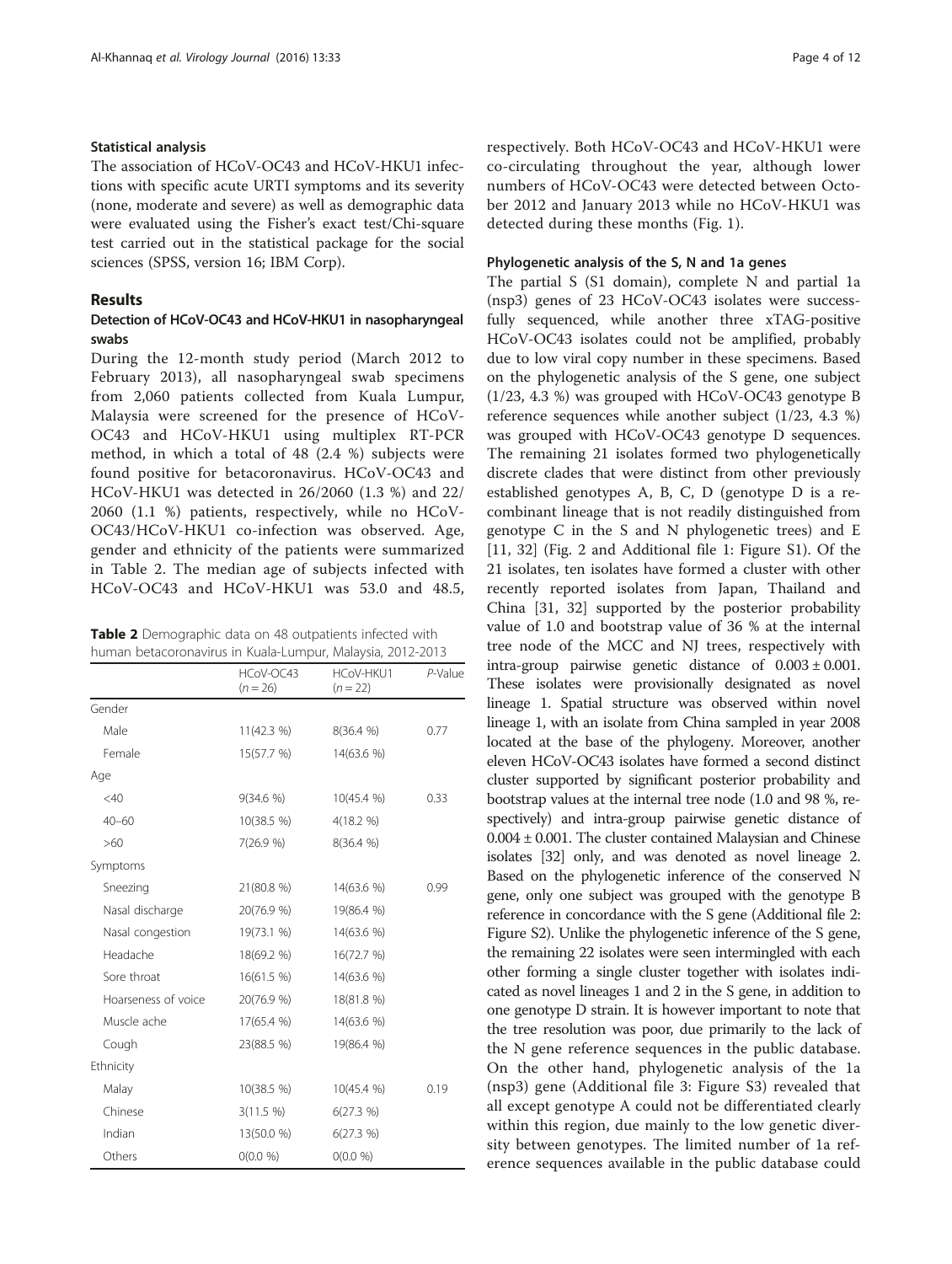<span id="page-4-0"></span>

have also resulted in a poor 1a tree topology. In addition, phylogenetic trees of previously described complete and partial S gene sequences as well as partial 1a (nsp3) and complete RdRp gene sequences were reconstructed to further confirm the reliability of the partial S1 and nsp3 for identification of HCoV-OC43 genotypes (Additional file [4:](#page-10-0) Figure S4 and Additional file [5](#page-10-0): Figure S5).

To assess the diversity between HCoV-OC43 genotypes, inter-genotype pairwise genetic distance was estimated for the S gene, listed in Table [3](#page-6-0). Using the oldest genotype as reference i.e. genotype A, genetic variation between genotype A and genotypes B to E was 2.2–2.7 %. Genetic distance between novel lineages 1 and 2 compared to genotype A was 3.2 % and 3.1 %, respectively, higher than that of other established genotypes. Taken together, the distinct inter-genotype genetic variations of the two novel lineages 1 and 2 against other previously established genotypes corroborated with the MCC inference (Fig. [2\)](#page-6-0) in which both lineages formed distinct phylogenetic topologies.

On the other hand, phylogenetic analysis of 22 HCoV-HKU1 S and N genes indicated the predominance of HCoV-HKU1 genotype B (72.7 %, 16/22), followed by HCoV-HKU1 genotype A (27.3 %, 6/22) (Fig. [3,](#page-7-0) Additional file [6:](#page-10-0) Figure S6 and Additional file [7:](#page-10-0) Figure S7). Interestingly, the S and N genes of HCoV-HKU1 were equally informative for genotype assignment, while genotypes A, B and C were less distinctive based on the 1a gene phylogenetic analysis due to the high genetic conservation within this region (Additional file [8](#page-10-0): Figure S8). Inter-genotype genetic diversity among HCoV-HKU1 genotypes showed that genotype A was more genetically diverse than genotypes B and C based on the genetic data of the S gene (Table [3\)](#page-6-0). The difference in genetic distance between genotype A and genotypes B and C was 15.2– 15.7 %, while the difference in genetic distance between genotypes B and C was 1.3 %.

Evidence of possible recombination was observed in the S gene of novel lineage 1, involving genotypes B and C (Fig. [4\)](#page-8-0). All isolates within novel lineage 1 showed similar recombination structures (representative isolates from Malaysia (12MYKL0208), Japan (Niigata.JPN/11- 764), Thailand (CU-H967\_2009) and China (892A/08) were shown). Similarly, sign of possible recombination was noticed within novel lineage 2 (Fig. [4](#page-8-0)). All Malaysian and Chinese isolates showed similar recombination structures in the S gene involving genotypes A and B (12MYKL0002, 12MYKL0760 and 12689/12 representative sequences were shown). Moreover, using the aforementioned putative parental and representative strains, MaxChi analysis of the novel lineages 1 and 2 isolates supported the hypothesis of recombination in the S gene ( $p < 0.05$ ) (Additional file [9](#page-10-0): Figure S9). Taken together, the emergence of novel lineage 1 and novel lineage 2 in these Asian countries was likely to be driven by natural recombination events.

#### Estimation of divergence times

The divergence times of HCoV-OC43 and HCoV-HKU1 were estimated using the coalescent-based Bayesian relaxed molecular clock under the constant and exponential tree models (Fig. [2](#page-6-0) and Fig. [3;](#page-7-0) Table [4](#page-9-0)). The newly estimated mean evolutionary rate for the S gene of HCoV-OC43 was 7.2 (5.0 – 9.3) ×  $10^{-4}$  substitutions/site/year. On the other hand, the evolutionary rate for the S gene of HCoV-HKU1 was newly estimated at 6.2  $(4.2–7.8) \times 10^{-4}$ substitutions/site/year. These estimates were comparable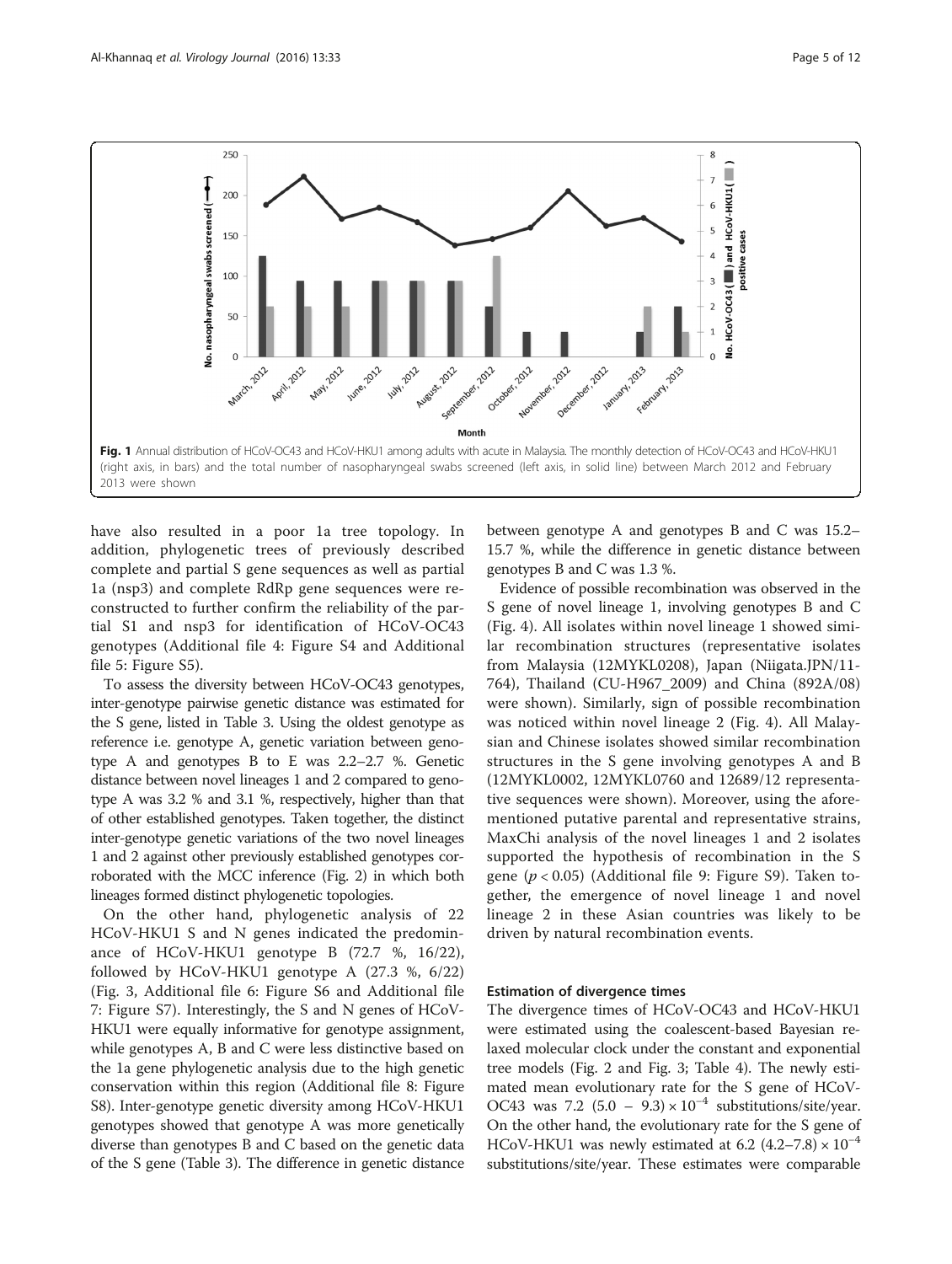**A** XH1444 (KF512621) XH1400 (KF512618) LY1 (KF512624) XH1316 (KF512614) XH1327 (KF512615) LY253 (KF512647) LY155 (KF512630) LY162 (KF512632) LY250 (KF512645) LY53 (KF512626) LY48 (KF512625) LY246 (KF512643) LY308 (KF512657) LY256 (KF512649) XH1440 (KF512620) LY65 (KF512627) LY277 (KF512654) LY236 (KF512636) LY242 (KF512639) XH1415 (KF512619) LY274 (KF512653) LY165 (KF512633) LY238 (KF512637) LY245 (KF512642) LY241 (KF512638) **1951.0 (1929.6-1965.0)** LY243 (KF512640) LY235 (KF512635) **B 1.0** 1997A/10 (KF572808) XH1466 (KF512622) **12MYKL1484 (KR055641)** 2145A/10 (KF572810) 3184A/12 (KF572813) 2058A/10 (KF572809) 2941A/11 (2941A/11) **E 2009.4 (2008.4-2010)** 3194A/12 (KF572814) 3074A/12 (KF572812) 1783A/10 (KF572804) **1.0** Niigata.JPN/11-343 (AB695080) Niigata.JPN/11-286 (AB695078) Niigata.JPN/11-400 (AB695081) Niigata.JPN/11-335 (AB695079) 1908A/10 (KF572805) 1919A/10 (KF572806) **2000.8 (1998.5-2002.6)** 1926/06 (KF572807) **0.6** CaenTHS (DQ355402) CaenVAC (DQ355408) 89996 Belgium 2003 (AY903454) 2003 84020 Belgium 2003 (AY903456) **2001.7 (1999.3-2010.0)** CaenVUO (DQ355406) **1.0** CaenEYM (DQ355405) 87309 Belgium 2003 (AY903459) HK04-01 (JN129834) 3647/06 (KF572818) **c** 3582/06 (KF572817) **1991.2 (1981.5-1999.0)** 34364 Belgium 2004 (AY903455) **C/D 1.0** 36638 Belgium 2004 (AY903458) **D** 19572 Belgium 2004 (AY903460) **2001.7 (2000.1-2002.9)** HK04-02 (JN129835)  $\int$ **c** 229/05 (KF572816) CaenBEL (DQ355403) 039A/07 (KF572819) 4954/07 (KF572843) Н 5331/07 (KF572845) 5508/07 (KF572856) 535207 (KF572847) 69A/07 (KF572864) 5485/07 (KF572855) 5517/07 (KF572857) 5484/07 (KF572854) Ŋ 5472/07 (KF572852) 5345/07 (KF572846) 5566/07 (KF572859) 544507 (KF572851) f 5479/07 (KF572853) 5519/07 (KF572858) 5625/07 (KF572862) 5656/07 (KF572863) 4795/07 (KF572842) 5240/07 (KF572844) 079A/07 (KF572820) 1357A/09 (KF572834) 1591A/09 (KF572836) 9001/09 (KF572870) 1157A/08 (KF572828) 978A/08 (KF572872) 1081A/08 (KF572826) 1216A/08 (KF572830) 10290/10 (KF572823) 10285/10 (KF572822) **D HCoV-OC43** 8099/09 (KF572865) 2151A/10 (KF572839) 1382A/09 (KF572835) 1034A/08 (KF572824) **Spike gene (S1 domain)** 1135A/08 (KF572827) 8164/09 (KF572866)  **(848bp)** 1593A/09 (KF572837) 8375/09 (KF572867) 9138/09 (KF572871) Niigata.JPN/11-564 (AB695082) LY160 (KF512631) LY227 (KF512634) LY360 (KF512663) XH1340 (KF512616) LY341 (KF512660) LY357 (KF512662) LY306 (KF512655) LY244 (KF512641) LY261 (KF512651) LY307 (KF512656) LY342 (KF512661) **12MYKL0043 (KR055623)** LY319 (KF512659) LY257 (KF512650) LY252 (KF512646) XH1470 (KF512623) LY318 (KF512658) XH1377 (KF512617) 10108/10 (KF572821) CU-H1187/2010 (JX513260) **2004.6 (2003.2-2005.8) 1.0** CU-H1772/2010 (JX513268) 2134A/10 (KF572838) 10574/10 (KF572825) E 544207 (KF572850) 5617/07 (KF572857) 5370/07 (KF572848) 5595/07 (KF572860) 5414/07 (KF572849) **12MYKL0208 (KR055624) 12MYKL1140 (KR055639)** 3269A/12 (KF572841) 12691/12 (KF572832) **12MYKL0523 (KR055628)** Novel Lineage 1 **Novel Lineage 1 12MYKL0464 (KR055627) 12MYKL0732 (KR055630) 12MYKL0945 (KR055635) 12MYKL0413 (KR055626) 12MYKL1612 (KR055642) 12MYKL0868 (KR055634) 12MYKL1024 (KR055636)** Niigata.JPN/11-833 (AB695086) Niigata.JPN/11-981 (AB695087) Niigata.JPN/11-768 (AB695084) Niigata.JPN/11-769 (AB695085) Niigata.JPN/11-764 (AB695083) CU-H1367/2010 (JX513261) **2007.5 (2006.6-2008.0)** CU-H1444/2010 (JX513262) CU-H967/2009 (JX513258) **1.0** 892A/08 (KF572868) **12MYKL0781 (KR055633) 12MYKL1130 (KR055638)** Novel Lineage 2 **Novel Lineage 2 12MYKL0760 (KR055631) 12MYKL1381 (KR055640) 12MYKL0002 (KR055622) 2010.6 (2009.6-2011.4)** 12694/12 (KF572833) **12MYKL0236 (KR055625) 1.0 12MYKL0774 (KR055632) 12MYKL0710 (KR055629) 13MYKL1975 (KR055644) 13MYKL1758 (KR055643)** 12689/12 (KF572831) **12MYKL1057 (KR055637) D-like** <sup>-</sup> LY254 (KF512648) LY270 (KF512652) **1953 1963 1973 1983 1993 2003 2013** Fig. 2 (See legend on next page.)

OC43 (AY391777) LY82 (KF512628) OC43 (L14643) ATCC VR759 (DQ355401) LY82 (KF512628) LY84 (KF512629)

**1961.5 (1956.0-1965.8)**

**1.0**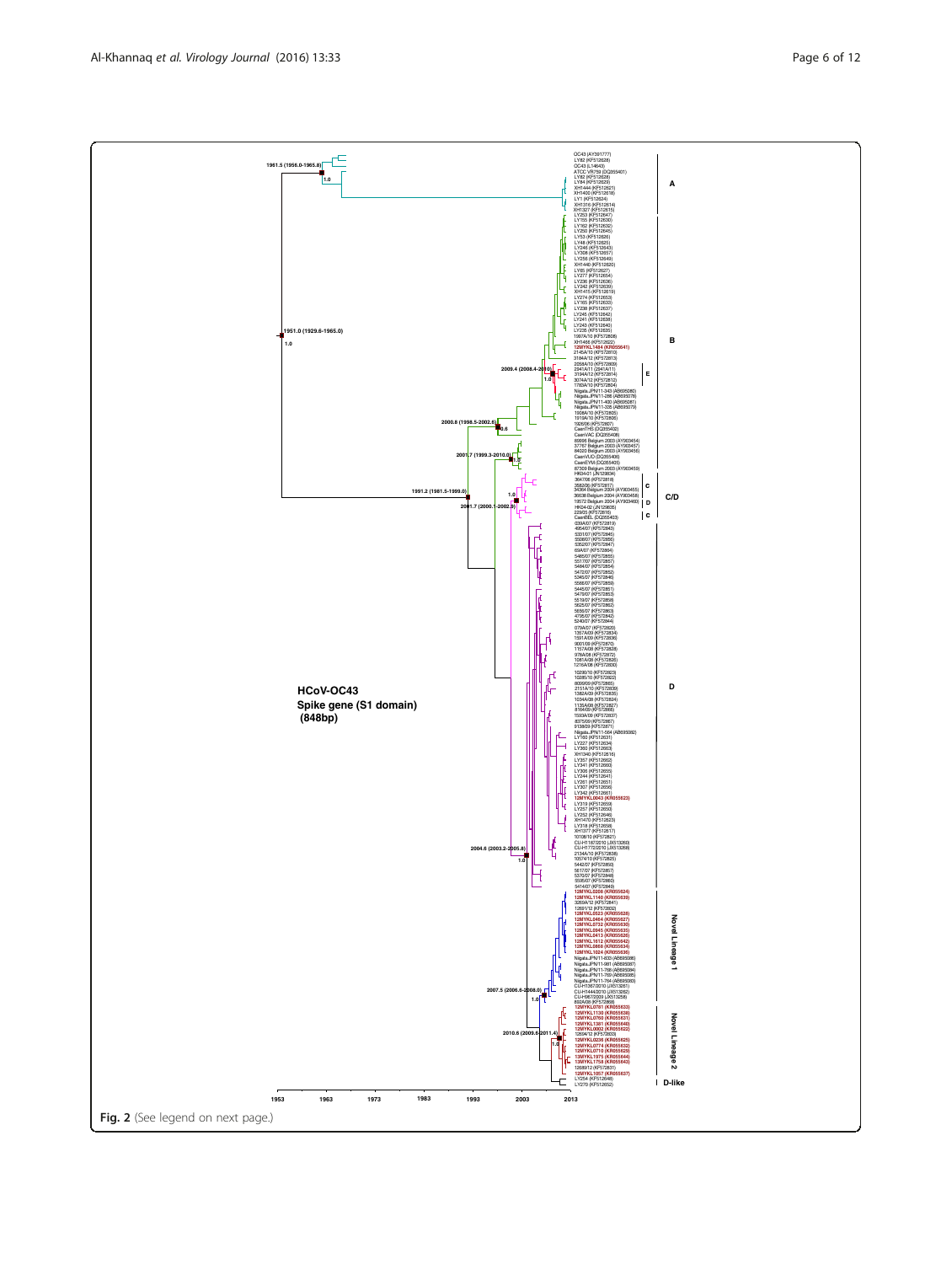<span id="page-6-0"></span>(See figure on previous page.)

Fig. 2 Maximum clade credibility (MCC) tree of HCoV-OC43 genotypes. Estimation of the time of the most recent common ancestors (tMRCA) with 95 % highest posterior density (95 % HPD) of HCoV-OC43 genotypes based on the spike gene (S1 domain) (848 bp). Data were analyzed under relaxed molecular clock with GTR + I substitution model and a constant size coalescent model implemented in BEAST. The Malaysian HCoV-OC43 isolates obtained in this study were color-coded and the HCoV-OC43 genotypes (a) to (e) as well as novel lineages 1 and 2 were indicated. The MCC posterior probability values were indicated on the nodes of each genotype

to previous findings of  $6.1-6.7 \times 10^{-4}$  substitutions/site/ year for the S gene reported elsewhere [\[11\]](#page-10-0).

Based on these evolutionary estimates of the S gene, the common ancestor of HCoV-OC43 was dated back to the 1950s. Divergence time of genotype A was dated back to early 1960s, followed by genotype B around 1990s. Interestingly, genotypes C, D, E, and novel lineages 1 and 2 were all traced back to the 2000s (Fig. 2). Moreover, the common ancestor of HCoV-HKU1 was traced back to early 1950s, as estimated from the S gene. Subsequently, HCoV-HKU1 continued to diverge further into distinctive genotypes (A-C). Genotype A was dated to the late 1990 and genotypes B and C were both traced back to early 2000s (Fig. [3\)](#page-7-0). Bayes factor analysis showed insignificant differences (Bayes factor <3.0) between the constant and exponential coalescent models of demographic analysis. Divergence times generated using the exponential tree model were slightly (but not significantly) different from those estimated using the constant coalescent model (Table [4\)](#page-9-0). Of note, HCoV-OC43 and HCoV-HKU1 genotype assignments were less distinctive within the N and 1a genes (as compared to the S gene); these regions were therefore deemed unsuitable for divergence time estimations in this study.

#### Clinical symptoms assessment

The type of URTI symptoms (sneezing, nasal discharge, nasal congestion, headache, sore throat, hoarseness of voice, muscle ache and cough) and their severities during HCoV-OC43 and HCoV-HKU1 infections were analyzed. Fisher's exact test analysis suggested that the severity of symptoms was not significantly associated with HCoV-OC43 and HCoV-HKU1 infections ( $p$  values > 0.05), this is due to the fact that the majority (61 % and 55 %) of the patients infected with HCoV-OC43 and HCoV-HKU1 respectively were presented with at least one respiratory symptom at moderate level of symptom severity. In addition, no significant association between HCoV-OC43 and HCoV-HKU1 genotypes with disease severity was observed.

#### **Discussion**

In the present cohort, over 2000 patients with URTI symptoms were recruited and screened, of whom 1.3 % (26/2060) and 1.1 % (22/2060) of the subjects were infected with HCoV-OC43 and HCoV-HKU1, respectively. These estimates corroborate with the previously reported average incidence of HCoV-OC43 and HCoV-HKU1 at 0.2–4.3 % and 0.3–4.4 %, respectively [[12, 15](#page-10-0), [40](#page--1-0)–[45](#page--1-0)]. Although HCoV-OC43 and HCoV-HKU1 are not as common as other respiratory viruses, several studies have reported an elevated incidence of HCoV-OC43 (up to 67 %) due to sporadic outbreaks with fatality rate up to 8 % [[46, 47\]](#page--1-0). This 12-month study showed that HCoV-OC43 and HCoV-HKU1 infections were frequently detected during March 2012 to September 2012 and decreased thereafter, in line with findings reported from other tropical Southeast Asian country [\[15](#page-10-0)]. However,

**Table 3** Genetic distance among HCoV-OC43 and HCoV-HKU1 genotypes in the spike gene

|      | <b>HCoV</b>     | Genetic distance         |                          |                          |            |                          |                          |                 |
|------|-----------------|--------------------------|--------------------------|--------------------------|------------|--------------------------|--------------------------|-----------------|
| OC43 |                 | genotype A               | genotype B               | genotype C               | genotype D | genotype E               | Novel lineage 1          | Novel lineage 2 |
|      | genotype A      | $\overline{\phantom{a}}$ |                          |                          |            |                          |                          |                 |
|      | genotype B      | 2.7                      | $\overline{\phantom{a}}$ |                          |            |                          |                          |                 |
|      | genotype C      | 2.2                      | 1.5                      | $\overline{\phantom{a}}$ |            |                          |                          |                 |
|      | genotype D      | 2.7                      | 1.8                      | 0.8                      | $\sim$     |                          |                          |                 |
|      | genotype E      | 2.5                      | 0.9                      | 1.2                      | 1.6        | $\overline{\phantom{a}}$ |                          |                 |
|      | Novel lineage 1 | 3.2                      | 2.0                      | 1.3                      | 0.7        | 1.9                      | $\overline{\phantom{a}}$ |                 |
|      | Novel lineage 2 | 3.1                      | 2.9                      | 1.8                      | 1.4        | 2.6                      | 1.7                      |                 |
| HKU1 |                 | genotype A               | genotype B               | genotype C               |            |                          |                          |                 |
|      | genotype A      | $\overline{\phantom{a}}$ |                          |                          |            |                          |                          |                 |
|      | genotype B      | 15.7                     | $\overline{\phantom{a}}$ |                          |            |                          |                          |                 |
|      | genotype C      | 15.2                     | 1.3                      | $\overline{\phantom{a}}$ |            |                          |                          |                 |

Pairwise genetic distances are expressed in percentage (%) difference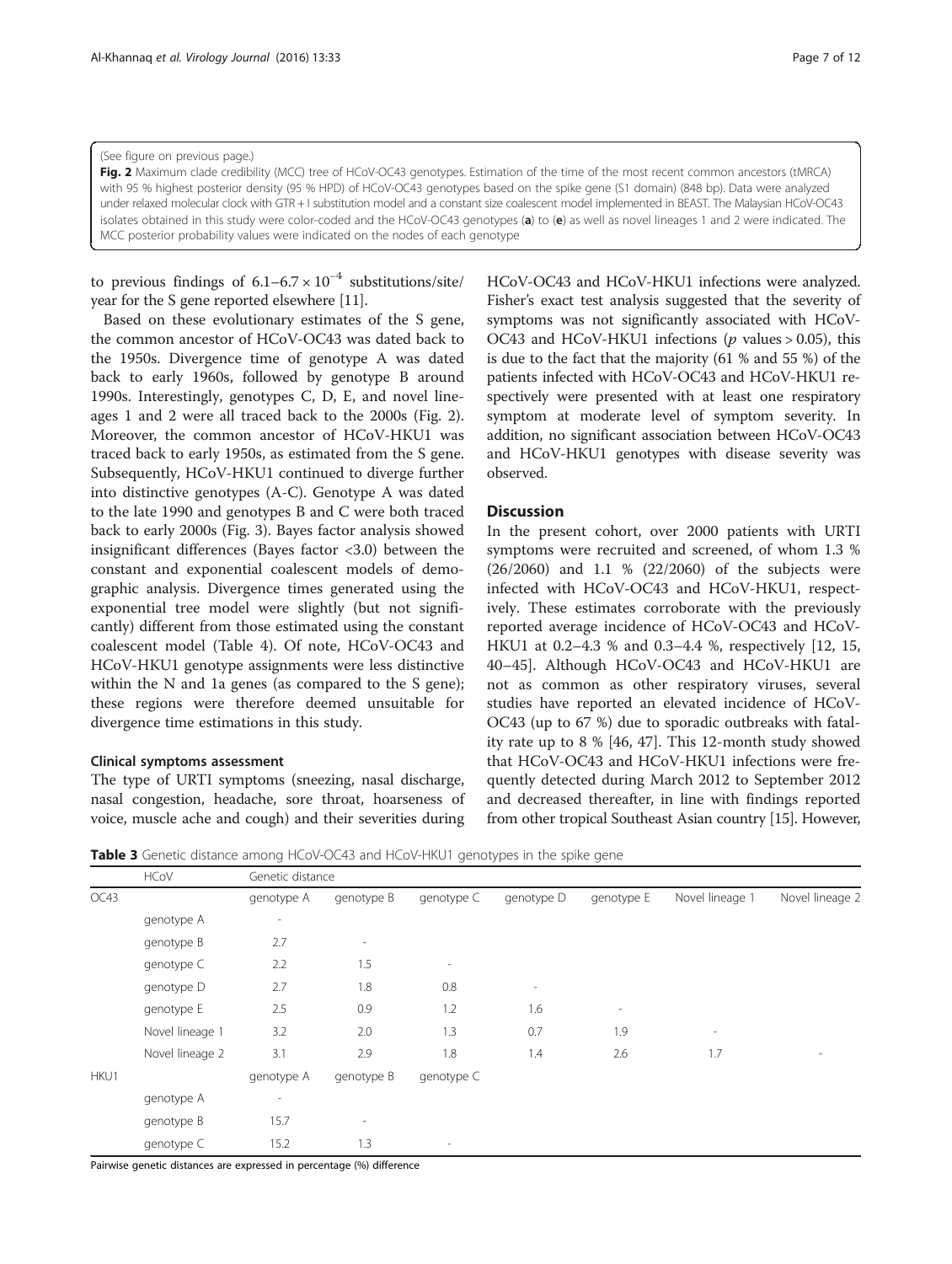<span id="page-7-0"></span>

such patterns differ from that in temperate areas where the prevalence peaks during winter seasons, but few or no detections in the summer [\[43\]](#page--1-0). It is also important to note that the study was performed in a relatively short duration, therefore limiting the epidemiological and disease trend comparison with reports from other countries.

Phylogenetic inference based on the S gene of HCoV-OC43 suggested the emergence of two potentially novel genotypes (designated as novel lineage 1 and novel lineage 2), supported by phylogenetic evidence and shared recombination structures. The relatively low mean intra-cluster

genetic variation reflects the high intra-genotype genetic homogeneity of each novel lineage. Inter-genotype genetic distances between HCoV-OC43 genotypes further supported that the novel lineages 1 and 2 are distinct from the previously described genotypes [[11](#page-10-0), [17, 32\]](#page--1-0) in which the genetic distances between each of these two genotypes and the others were notably high (up to 3.2 %) (Table [3](#page-6-0)). Phylogenetic analysis also revealed that novel lineage 1 includes isolates from Malaysia, Thailand, China and Japan while novel lineage 2 isolates are all from Malaysia and China. Spatiotemporal characteristic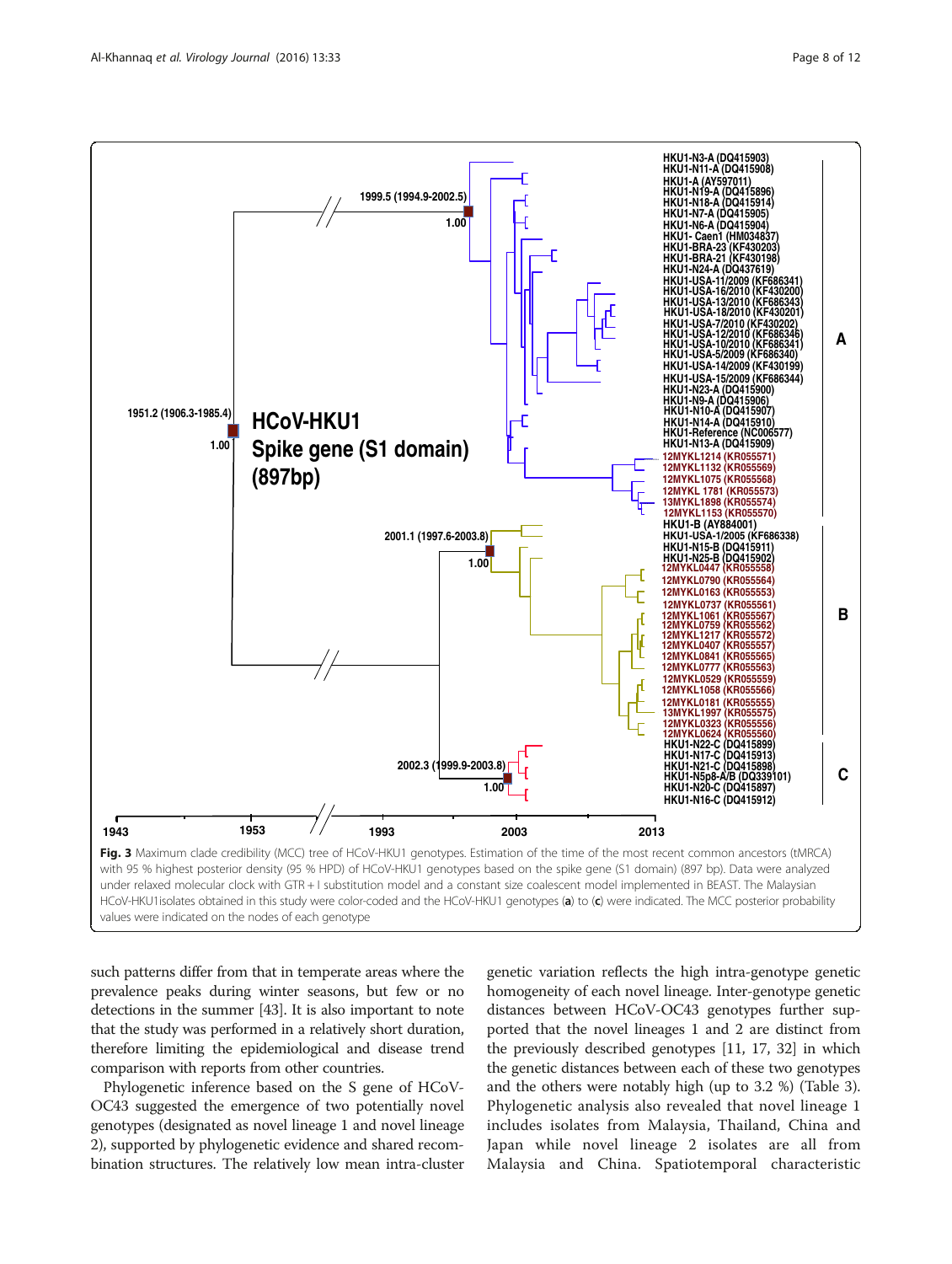<span id="page-8-0"></span>

observed within the novel lineage 1 phylogeny (Fig. [2](#page-6-0)) may suggest the origin of this lineage in China, before it spread to other regions in the East and Southeast Asia. In order to clearly define the genetic characteristic of the putative novel lineages 1 and 2 (and also any other isolates with discordant phylogenetic patterns), complete genome sequencing and phylogenetic analysis need to be carried out.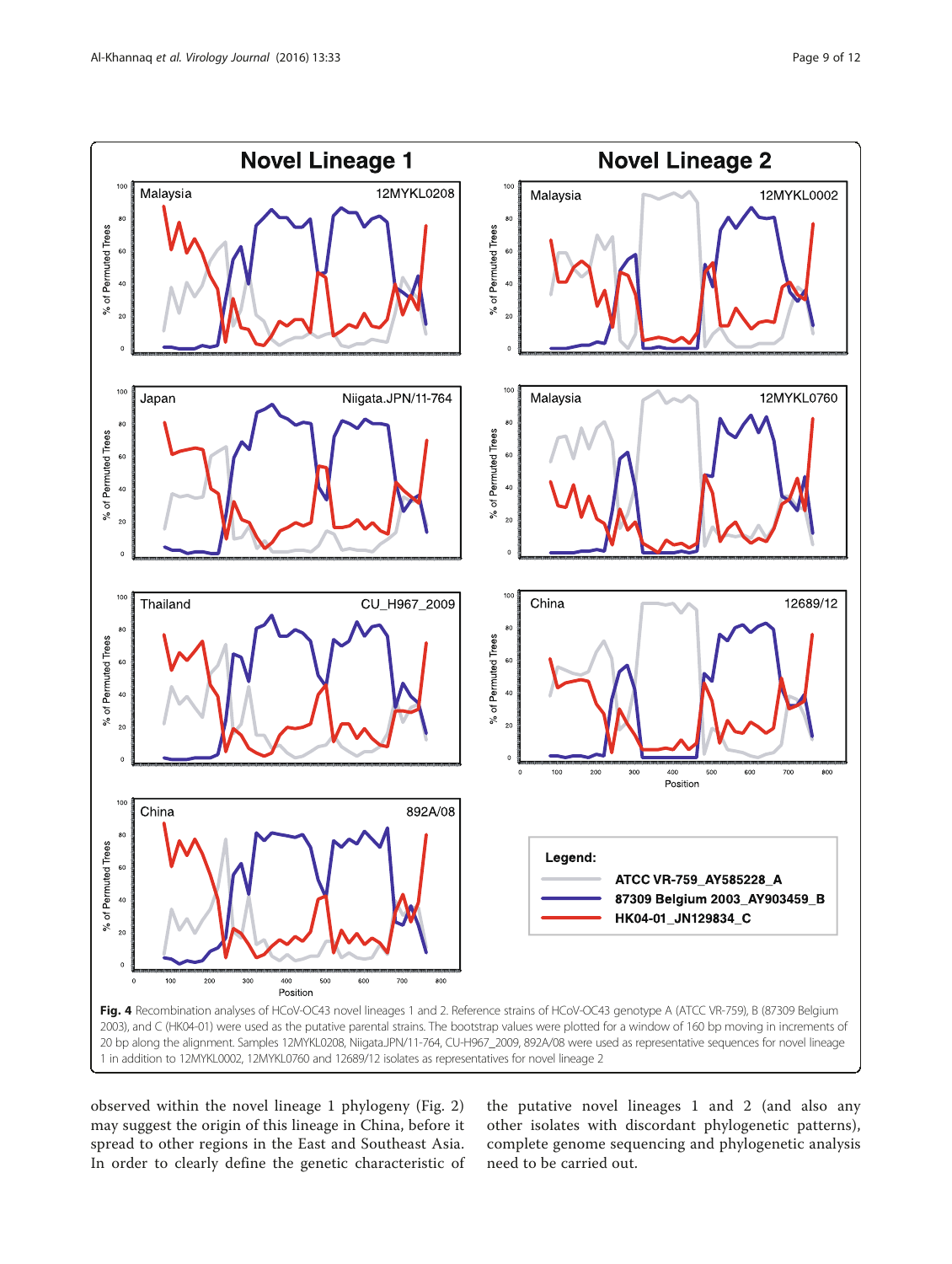<span id="page-9-0"></span>Table 4 Evolutionary characteristics of HCoV-OC43 and HCoV-HKU1 genotypes

| Subtype-gene evolutionary<br>rate <sup>a</sup> | Genotype        | tMRCA <sup>b</sup>     |
|------------------------------------------------|-----------------|------------------------|
| OC43-Spike 7.2 (5.2-9.4)                       |                 |                        |
|                                                | all genotypes   | 1952.2 (1931.0-1965.2) |
|                                                | genotype A      | 1961.8 (1955.1-1966.0) |
|                                                | genotype B      | 1991.0 (1981.4-1999.0) |
|                                                | genotype C/D    | 2001.7 (2000.1-2002.9) |
|                                                | genotype D      | 2004.5 (2003.3-2005.8) |
|                                                | genotype E      | 2009.3 (2008.3-2010.0) |
|                                                | novel lineage 1 | 2007.5 (2006.6-2008.0) |
|                                                | novel lineage 2 | 2010.5 (2009.5-2011.4) |
| HKU1-Spike 6.2 (4.5-8.0)                       |                 |                        |
|                                                | all genotypes   | 1957.2 (1920.3-1987.5) |
|                                                | genotype A      | 1999.4 (1994.8-2002.5) |
|                                                | genotype B      | 2001.2 (1997.6-2003.6) |
|                                                | genotype C      | 2002.3 (1999.8-2003.8) |
| HKU1-Nucleocapsid 4.3 (2.8-5.8)                |                 |                        |
|                                                | all genotypes   | 1962.0 (1915.1-1994.8) |
|                                                | genotype A      | 1986.8 (1970.8-1999.0) |
|                                                | genotype B      | 2002.2 (1999.4-2002.2) |
|                                                | genotype C      | 2002.3 (2000.1-2003.8) |

<sup>a</sup>Estimated mean rates of evolution expressed as 10<sup>−4</sup> nucleotide substitutions/ site/year under a relaxed molecular clock with GTR + I substitution model and an Exponential tree model. The 95 % highest posterior density (HPD) confidence intervals are included in parentheses

<sup>b</sup>Mean time of the most common ancestor (tMRCA, in calendar year). The 95 % highest posterior density (HPD) confidence intervals are indicated

Based on the newly estimated substitution rates, the divergence times for HCoV-OC43 and HCoV-HKU1 were phylogenetically inferred. Interestingly, although HCoV-OC43 was the first human coronavirus discovered in 1965 [\[48](#page--1-0), [49](#page--1-0)], and the HCoV-HKU1 was first described much later in 2005 [[50\]](#page--1-0), the S gene analysis of HCoV-OC43 and HCoV-HKU1 revealed that the respective common ancestors of both viruses have emerged since 1950s. Furthermore, the divergence times of HCoV-OC43 genotypes predicted in this study are comparable to those described in previous studies [[11](#page-10-0), [27](#page--1-0)]. Phylogenetic, recombination and molecular clock analysis suggest the emergence of novel lineages 1 and 2 around the mid-2000s and late 2000s, respectively, probably by natural recombination events involving genotypes B and C (for lineage 1) and genotypes A and B (for lineage 2).

Human coronaviruses are progressively recognized as respiratory pathogens associated with an increasing range of clinical outcomes. Our results indicated that most patients infected with HCoV-OC43 and HCoV-

HKU1 were presented with moderate respiratory symptoms (data not shown) in accordance with previously reported clinical results [[16, 51](#page--1-0)–[53\]](#page--1-0) where they were recognized as common cold viruses associated with URTI symptoms.

#### **Conclusions**

In conclusion, epidemiological and evolutionary dynamics investigation revealed the genetic complexity of human betacoronaviruses HCoV-OC43 and HCoV-HKU1 infections in Malaysia, identifying two potentially novel HCoV-OC43 lineages among adults with acute respiratory tract infections. The reported findings warrant continuous molecular surveillance in the region, and detailed genotypic and phenotypic characterization of the novel betacoronavirus lineages.

# **Declarations**

# Ethics statement

The study was approved by the University of Malaya Medical Ethics Committee (MEC890.1). Standard, multilingual consent forms allowed by the Medical Ethics Committee were used. Written consents were obtained from all study participants.

#### Consent for publication

Not applicable.

# Availability of data and materials

HCoV-OC43 and HCoV-HKU1 nucleotide sequences generated in the study are available in GenBank under the accession numbers KR055512-KR055644.

# Additional files

[Additional file 1: Figure S1.](dx.doi.org/10.1186/s12985-016-0488-4) Phylogenetic analysis of the HCoV-OC43 spike gene (S1 domain). Trees were reconstructed using neighbor-joining method. Bootstrap values were calculated from 1,000 trees. The scale bar of individual tree was indicated in substitutions per site, using Kimura 2 parameter model in MEGA (version 5.1) to estimate pair-wise evolutionary distance. The Malaysian isolates obtained in this study were color-coded and the HCoV-OC43 genotypes A to E as well as novel lineages 1 and 2 were indicated. (PDF 242 kb)

[Additional file 2: Figure S2.](dx.doi.org/10.1186/s12985-016-0488-4) Phylogenetic analysis of the HCoV-OC43 nucleocapsid gene. Trees were reconstructed using neighbor-joining method. Bootstrap values were calculated from 1,000 trees. Bootstrap values of greater than 70 % were indicated on the branch nodes. The scale bar of individual tree was indicated in substitutions per site, using Kimura 2-parameter model in MEGA (version 5.1) to estimate pair-wise evolutionary distance. The Malaysian isolates obtained in this study were color-coded and the HCoV-OC43 genotypes A to E as well as novel lineages 1 and 2 were indicated. Each HCoV-OC43 sequence was assigned to its proper genotype based on the S1 phylogenetic analysis. NL1= novel lineage 1. (PDF 253 kb)

[Additional file 3: Figure S3.](dx.doi.org/10.1186/s12985-016-0488-4) Phylogenetic analysis of the HCoV-OC43 1a gene (nsp3). Tree was reconstructed using neighbor-joining method. Bootstrap values were calculated from 1,000 trees. Bootstrap values of greater than 70% were indicated on the branch nodes. The scale bar of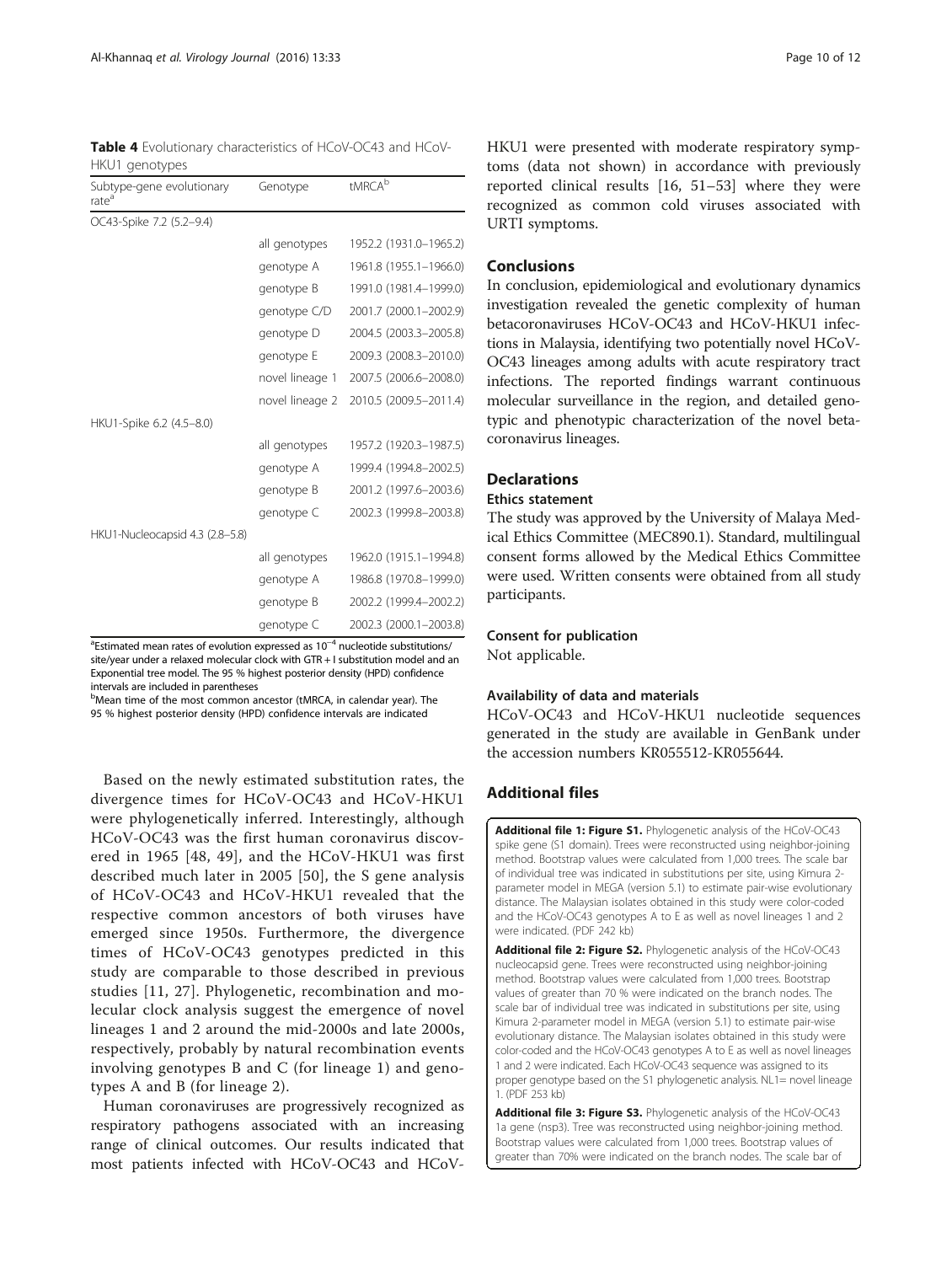<span id="page-10-0"></span>individual tree was indicated in substitutions per site, using Kimura 2 parameter model in MEGA (version 5.1) to estimate pair-wise evolutionary distance. The Malaysian isolates obtained in this study were color-coded. Each HCoV-OC43 sequence was assigned to its proper genotype based on the S1 phylogenetic analysis. (PDF 284 kb)

[Additional file 4: Figure S4.](dx.doi.org/10.1186/s12985-016-0488-4) Phylogenetic analysis of the HCoV-OC43 complete and partial S gene. Trees were reconstructed using neighbor-joining method. Bootstrap values were calculated from 1,000 trees. Bootstrap values of greater than 70 % were indicated on the branch nodes. The scale bar of individual tree was indicated in substitutions per site, using Kimura 2 parameter model in MEGA (version 5.1) to estimate pair-wise evolutionary distance. NL1= novel lineage 1, NL2= novel lineage 2. (PDF 208 kb)

[Additional file 5: Figure S5.](dx.doi.org/10.1186/s12985-016-0488-4) Phylogenetic analysis of the HCoV-OC43 1a (nsp3) and RdRp gene. Trees were reconstructed using neighbor-joining method. Bootstrap values were calculated from 1,000 trees. Bootstrap values of greater than 70 % were indicated on the branch nodes. The scale bar of individual tree was indicated in substitutions per site, using Kimura 2 parameter model in MEGA (version 5.1) to estimate pair-wise evolutionary distance. (PDF 119 kb)

[Additional file 6: Figure S6.](dx.doi.org/10.1186/s12985-016-0488-4) Phylogenetic analysis of the HCoV-HKU1 spike gene (S1 domain). Tree was reconstructed using neighbor-joining method. Bootstrap values were calculated from 1,000 trees. Bootstrap values of greater than 70% were indicated on the branch nodes. The scale bar of individual tree was indicated in substitutions per site, using Kimura 2-parameter model in MEGA (version 5.1) to estimate pair-wise evolutionary distance. The Malaysian isolates obtained in this study were color-coded. (PDF 360 kb)

[Additional file 7: Figure S7.](dx.doi.org/10.1186/s12985-016-0488-4) Phylogenetic analysis of the HCoV-HKU1 nucleocapsid gene. Tree was reconstructed using neighbor-joining method. Bootstrap values were calculated from 1,000 trees. Bootstrap values of greater than 70 % were indicated on the branch nodes. The scale bar of individual tree was indicated in substitutions per site, using Kimura 2-parameter model in MEGA (version 5.1) to estimate pair-wise evolutionary distance. The Malaysian isolates obtained in this study were color-coded. (PDF 347 kb)

[Additional file 8: Figure S8.](dx.doi.org/10.1186/s12985-016-0488-4) Phylogenetic analysis of the HCoV-HKU1 1a gene (nsp3). Trees was reconstructed using neighbor-joining method. Bootstrap values were calculated from 1,000 trees. Bootstrap values of greater than 70% were indicated on the branch nodes. The scale bar of individual tree was indicated in substitutions per site, using Kimura 2 parameter model in MEGA (version 5.1) to estimate pair-wise evolutionary distance. The Malaysian isolates obtained in this study were color-coded. (PDF 133 kb)

[Additional file 9: Figure S9.](dx.doi.org/10.1186/s12985-016-0488-4) Recombination analysis in HCoV-OC43 novel lineages 1 and 2. Analysis of the partial S gene was carried out using the MaxChi method in RDP. The x-axis gives the nucleotide positions of the alignment, whereas the y-axis presents the particular test statistics. Peaks in the  $\log P$  of  $\chi^2$  values in the MaxChi test marks potential points of recombination. Dashed lines represent p value cut-offs: uncorrected (lower line) and corrected for multiple comparisons (upper line) at the 0.05 level. (PDF 330 kb)

#### Abbreviations

GTR + I: general time-reversible nucleotide substitution model with invariant sites; HCoV-HKU1: human coronavirus HKU1; HCoV-OC43: human coronavirus OC43; HPD: highest posterior density; ICTV: International Committee for Taxonomy of Viruses; MCC: maximum clade credibility; MCMC: Markov chain Monte Carlo; MERS-CoV: Middle East respiratory syndrome coronavirus; NJ: neighbor joining; RdRp: RNA dependent RNA polymerase; SARS-CoV: severe acute respiratory syndrome coronavirus; tMRCA: time of the most recent common ancestors; URTI: upper respiratory tract infection.

#### Competing interests

Co-author Kok Keng Tee is an Associate Editor for Virology Journal. This does not alter the authors' adherence to all the Virology Journal policies on sharing data and materials.

Other authors do not have any competing interests in the manuscript.

#### Authors' contributions

Conceived and designed the experiments: MNA and KKT. Performed the experiments: MNA, KTN, XYO, and KKT. Analyzed the data: MNA, KTN, XYO, and KKT. Contributed reagents/materials/analysis tools: MNA, KTN, XYO, YKP, YT, JBC, NSH, AK, and KKT. Wrote the paper: MNA, KTN, and KKT. All authors read and approved the final version of the manuscript.

#### Acknowledgements

We would like to thank Nyoke Pin Wong, Nur Ezreen Syafina, Farhat A. Avin, Chor Yau Ooi, Sujarita Ramanujah, Nirmala K. Sambandam, Nagammai Thiagarajan and See Wie Teoh for assistance and support.

#### Funding

This work was supported by grants from the Ministry of Education, Malaysia: High Impact Research High Impact Research UM.C/625/1/HIR/MOE/CHAN/ 02/02 to KKT. The funders were not involved in study design or data collection and analysis.

#### Author details

<sup>1</sup>Department of Medicine, Faculty of Medicine, University of Malaya, Kuala Lumpur, Malaysia. <sup>2</sup>AIDS Research Center, National Institute of Infectious Diseases, Toyama, Shinjuku-ku, Tokyo, Japan. <sup>3</sup>School of Medicine, Yokohama City University, Yokohama, Kanagawa, Japan. <sup>4</sup> Department of Primary Care Medicine, Faculty of Medicine, University of Malaya, Kuala Lumpur, Malaysia. 5 Department of Medical Microbiology, Faculty of Medicine, University of Malaya, Kuala Lumpur, Malaysia.

# Received: 26 November 2015 Accepted: 11 February 2016<br>Published online: 25 February 2016

#### References

- 1. Arden KE, McErlean P, Nissen MD, Sloots TP, Mackay IM. Frequent detection of human rhinoviruses, paramyxoviruses, coronaviruses, and bocavirus during acute respiratory tract infections. J Med Virol. 2006;78(9):1232–40.
- 2. Lai MM, Cavanagh D. The molecular biology of coronaviruses. Adv Virus Res. 1997;48:01–0.
- 3. Vijgen L, Keyaerts E, Moes E, Maes P, Duson G, Van Ranst M. Development of one-step, real-time, quantitative reverse transcriptase PCR assays for absolute quantitation of human coronaviruses OC43 and 229E. J Clin Microbiol. 2005;43(11):5452–6.
- Makino S, Keck JG, Stohlman SA, Lai M. High-frequency RNA recombination of murine coronaviruses. J Virol. 1986;57(3):729–37.
- 5. Brian DA, Spaan WJ. Recombination and coronavirus defective interfering RNAs. Seminars in Virology. Academic Press. 1997;8(2):101–11.
- 6. Zhong N. Management and prevention of SARS in China. Philos Trans Phys Sci Eng. 2004;359(1447):1115–6.
- 7. Peiris J, Guan Y, Yuen K. Severe acute respiratory syndrome. Nat Med. 2004; 10:88–97.
- 8. Graham RL, Donaldson EF, Baric RS. A decade after SARS: strategies for controlling emerging coronaviruses. Nat Rev Microbiol. 2013;11(12):836–48.
- 9. Stavrinides J, Guttman DS. Mosaic evolution of the severe acute respiratory syndrome coronavirus. J Virol. 2004;78(1):76–82.
- 10. Woo PC, Lau SK, Yip CC, Huang Y, Tsoi HW, Chan KH, et al. Comparative analysis of 22 coronavirus HKU1 genomes reveals a novel genotype and evidence of natural recombination in coronavirus HKU1. J Virol. 2006;80(14):7136–45.
- 11. Lau SK, Lee P, Tsang AK, Yip CC, Tse H, Lee RA, et al. Molecular epidemiology of human coronavirus OC43 reveals evolution of different genotypes over time and recent emergence of a novel genotype due to natural recombination. J Virol. 2011;85(21):11325–37.
- 12. Esper F, Weibel C, Ferguson D, Landry ML, Kahn JS. Coronavirus HKU1 infection in the United States. Emerg Infect Dis. 2006;12(5):775–9.
- 13. Woo PC, Lau SK, Huang Y, Tsoi HW, Chan KH, Yuen KY. Phylogenetic and recombination analysis of coronavirus HKU1, a novel coronavirus from patients with pneumonia. Arch Virol. 2005;150(11):2299–11.
- 14. Walsh EE, Shin JH, Falsey AR. Clinical impact of human coronaviruses 229E and OC43 infection in diverse adult populations. J Infect Dis. 2013;208(10): 1634–42.
- 15. Dare RK, Fry AM, Chittaganpitch M, Sawanpanyalert P, Olsen SJ, Erdman DD. Human coronavirus infections in rural Thailand: a comprehensive study using real-time reverse-transcription polymerase chain reaction assays. J Infect Dis. 2007;196(9):1321–8.